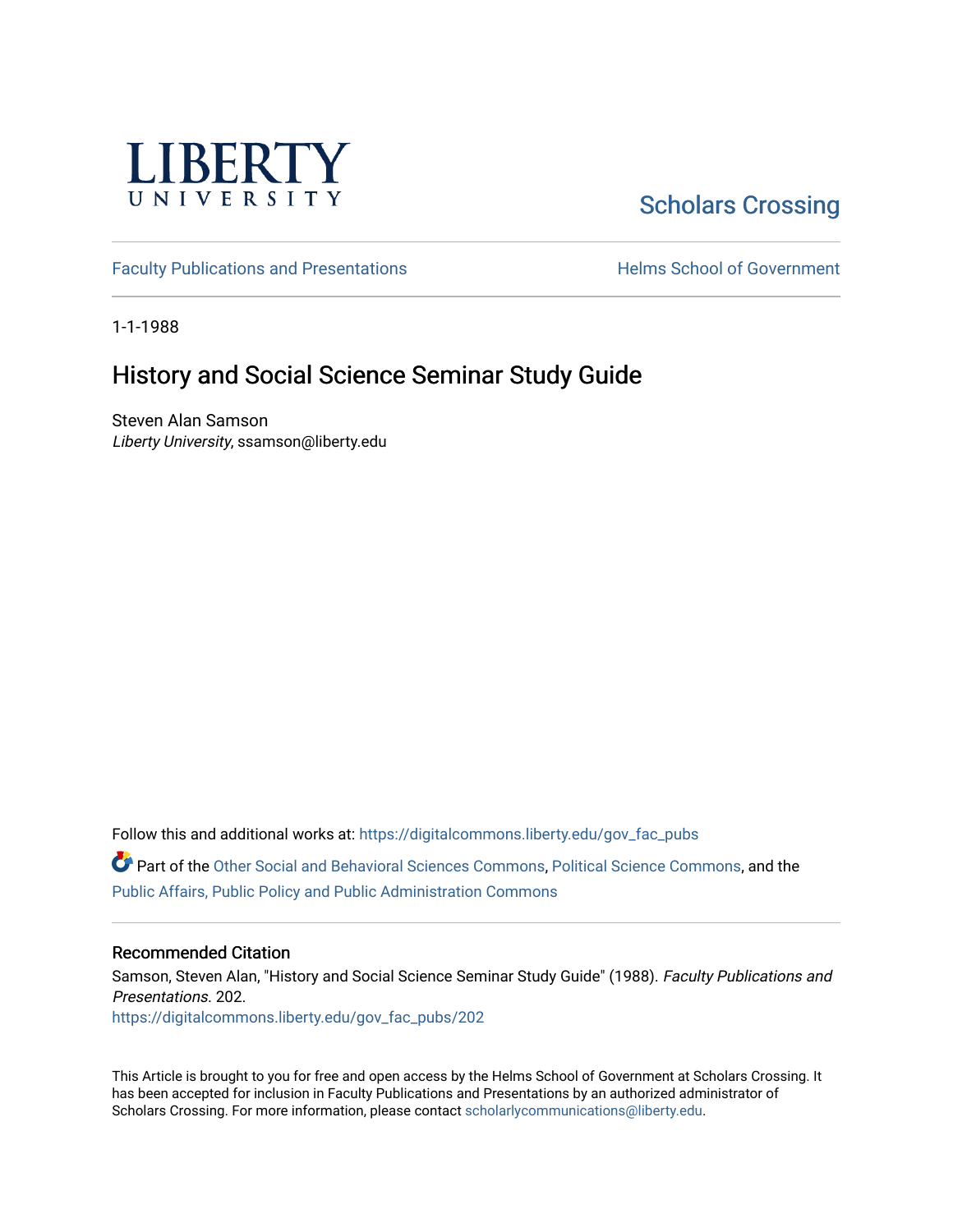#### HISTORY AND SOCIAL SCIENCE SEMINAR Dr. Samson

Assignment Tor Tuesday, Feb. 2, 1988: What is History?

- Required: Bebbington, Patterns in History, ch. 1 (on reserve) Cantor, How to Study History, chs. 1-8
- Special Assignments: (each reading is assigned to two students for discussion) 1. E. H. Carr, What Is History? ch. 1
	- a. What differences separate the empirical theory of knowledge of early British philosophy and its common sense view of history from the modern skeptical view? Consider: a) relationship of subject and object, b) the character of facts. b. What two extremes can a historian fall into?
	-
	- 2. Carl Becker, "What Is Evidence" in The Historian as Detective.
		- a. What everyday facts of life support the view that history is an imaginative creation rather than an accurate record of actual events as they occurred?
		- b. What is the relationship between the professional historian and Mr. Everyman?
	- 3. Herbert Schlossberg, Idols for Destruction, ch. 1.
		- a. In what ways does history serve a religious purpose as an idol? What are the religious presuppositions of historicism, determinism, the idea of progress, and the myth of the seamless web?
		- b. What are the characteristics of a Christian view of history?
	- 4. Edmund Wilson, To The Finland Station, pp. 1-34
		- a. Identify three' ways Michelet applied Vico's "new science of history" concept to his own work.
		- b. How does Michelet's progressive nationalism express a religious outlook?
	- 5. Russell Kirk, "Regaining Historical Consciousness" and "The Perversity of Recent Fiction" in Reclaiming a Patrimony.
		- a. What do Kirk and Lukacs mean by "historical consciousness"?
		- b. What is the importance of the "moral imagination"? How may bad history (or other literature) corrupt good morals?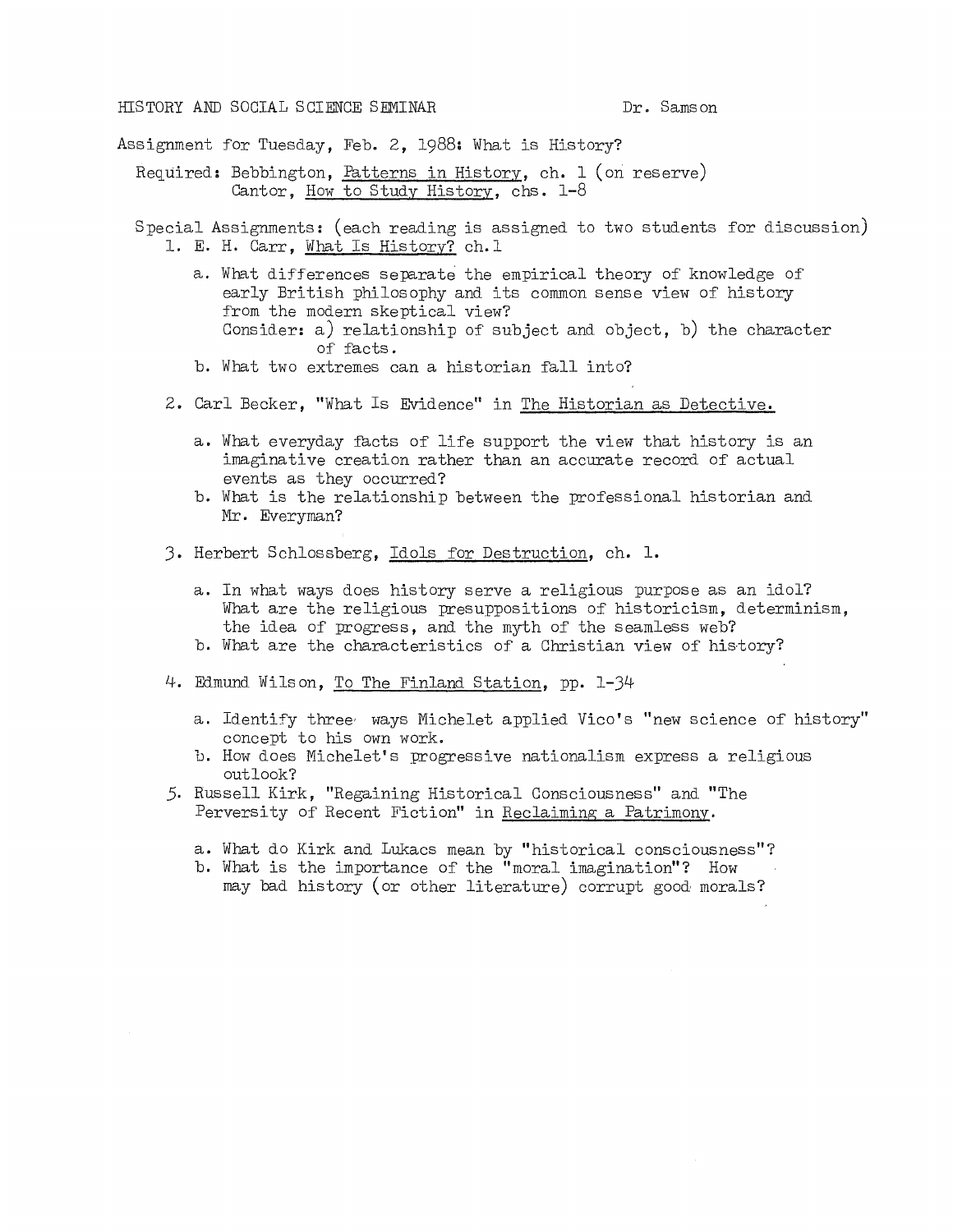#### HISTORY AND SOCIAL SCIENCE SEMINAR DR. Samson

Assignment for Thursday, Feb. 4, 1988: The Life of the Mind

Required: Dorothy Sayers, "The Lost Tools of Learning", in A Matter of Eternity (on reserve) J. Gresham Machen, "The Importance of Chrisitan Scholarship", in Education, Christianity. and the State

Special Assignments: (each reading is assigned to two students for discussion) 1. Van Wyck Brooks, The Flowering of New England, ch. 4.

- 2. Jacques Barzun, The Teacher in America, ch. 21.
- 3. Eugen Rosenstock-Huessy, <u>Out of Revolution</u>, pp. 397-406: "Teaching as a Public Trust".
- 4. Paul Hollander, "Intellectuals and Conformity in American Society," World & I, January, 1987 pp. 545-54.
- 5. Allan Bloom, "The University", in The Closing of the American Mind, pp. 243-56·

Assignment for Tuesday, Feb. 9, 1988: The Modern Epistemological Kaleidoscope

#### Required: Gary North, "Epistemological Crisis of The Modern University," in Foundations of Chrisitan Scholarship

Special Assignments:

- 1. Jacques Barzun, House of Intellect, ch. 1
- 2. Allan Bloom, Closing of the American Mind, pp. 25-43
- 3. Ibid., pp. 47-67
- 4. Ibid., pp. 336-56·
- 5. National Review, October 9, 1987, pp. 34-53: "Campus 1987" (p. 30 is related).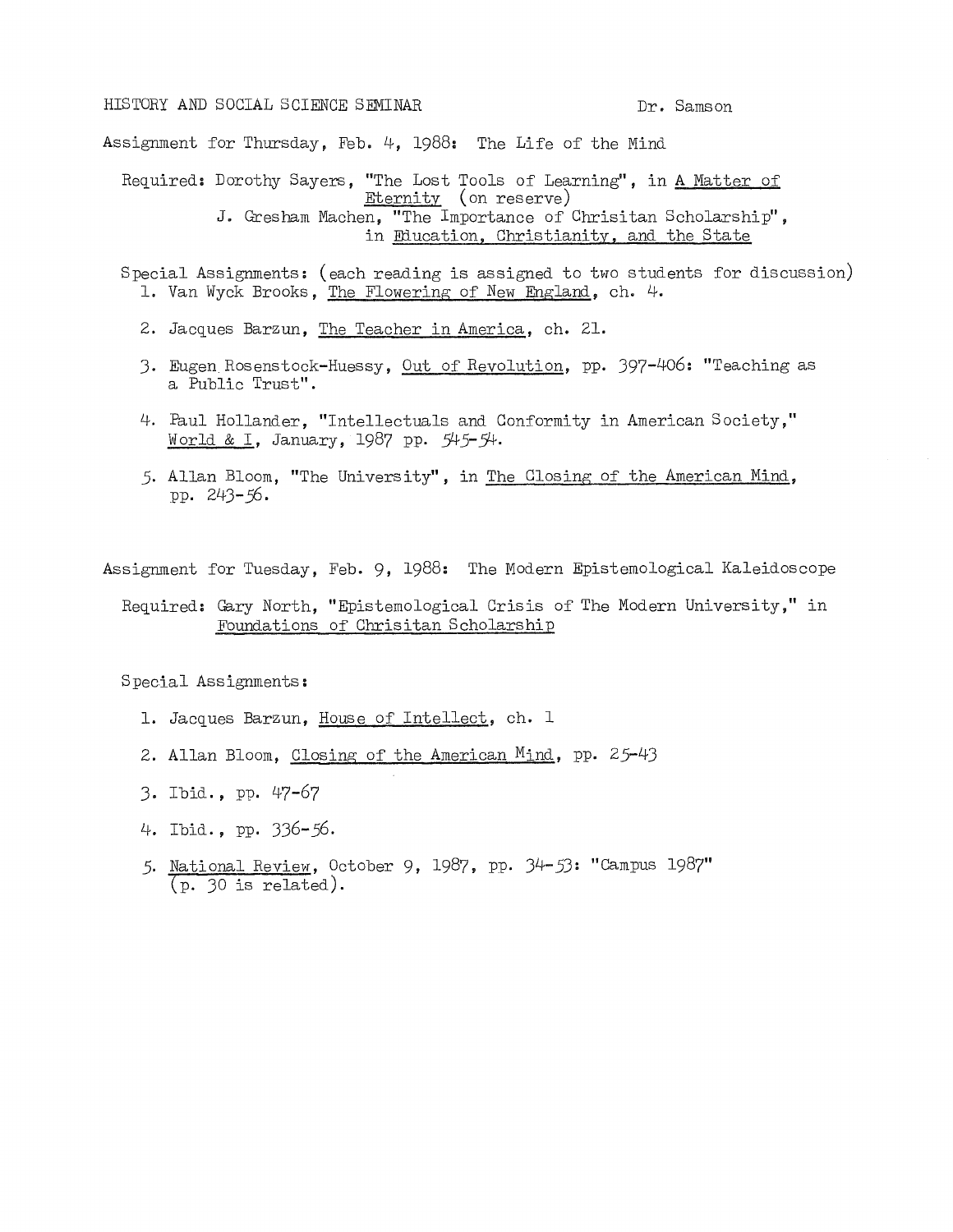#### HISTORY AND SOCIAL SCIENCE SEMINAR

Thursday. Feb. 11: Roots *of* the Modern Order Required: Eugen Rosenstock-Huessy, Out of Revolution, chs. 1-3 David Chilton, "Objective Theology" Special Assignment: 1. .R. J. Rushdoony, The One and The Many, chs. 1-2 2. Harold J. Berman, Law and Revolution, Introduction 3. R. J. Rushdoony, Christianity and the State, pp. 85-88, 116-140 4. Erik von Kuehnelt-Leddihn, Timeless Christian, ch. 3 5. Ludwig Dehio, Precarious Balance, pp. 19-42  $\mathcal{L}_{\mathrm{F}}$  . Part II Historical Investigation Tuesday, Feb. 16: Sources of History Required: Cantor, chs. 9-10 Winks, The Historian as Detective, Introduction Special Assignment: 1. Winks, ch. 4 2. Winks, ch. 5 Thursday, Feb. 18: Evidence and Interpretation Required: Winks, ch. 11; 22 Part III Philosophies of History Tuesday. Feb. 23: Varieties of History, Part I Required: Cantor, ch. 13 Bebbington, Chs. 2-3 Special Assignment: 1. Nash, I, ch 7 Spengler 2. Nash, I, ch. 8 Toynbee 3. Nash, I, ch. 1 Augustine 4. Nash, I, ch. 9 Latourette, Niebular Thursday, Feb. 25: Varieties of History, Part II. Required: Bebbington, chs.  $4-6$ l. Nash, I, ch. 3 Kant 2. Nash, I, ch. 4 Herder 3· Nash, I, ch. 5 Hegel 4. Nash, I, ch. 6 Marx and Engels Tuesday, March 1: EXAM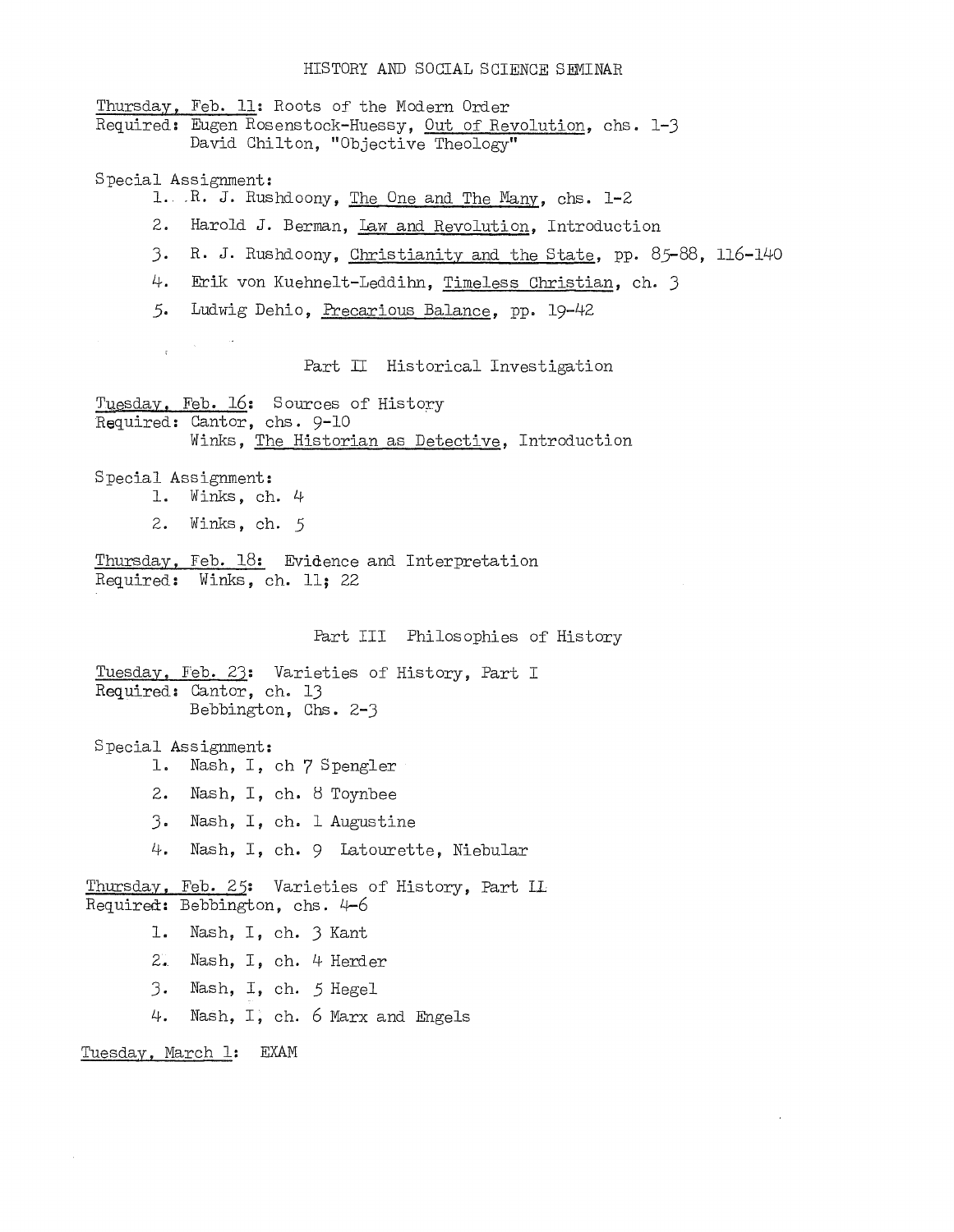```
Thursday. March 3: Early Christendom 
Required: Bebbington, ch. 7-8
           Rosenstock, ch. 8
Special Assignment: 
      1. Rosenstock, 9 
      2. Rosenstock, 10 
Tuesday, March 8: Heresy and Revolution 
Required: Kuehnelt-Leddihn, Leftism, ch. 5-7 
           Chilton on Billington 
Special Assignment: 
      1. Kuehnelt-Leddihn, ch. 1-4 
      2. Shafarevich, Socialist Phenomenon, pp. 18-46 
      J. Ibid., pp. 46-79 
Thursday. March 10: The Modern Age, Part I 
Required: Johnson, Modern Times, ch. 1 
Special Assignment: 
      1. Otto Scott, The Other End of the Lifeboat, pp. J-45 
      2. Kuehnelt-Leddihn, ch. IJ 
      J. H. G. Wells, Anticipations, pp. JOJ-J4J. 
      4. Dostoevsky, Brothers Karamazov, "The Legend of the Grand Inquisitor"
Tuesday, March 15: The Modern Age, Part II
Required: Johnson, ch. 2 
Special Assignment: 
      1. Otto Scott, pp. 46-104 
      2. Kuehnelt-Leddihn, ch. 14
      3. Maranon, <u>Liberal in the Looking-Glass</u>, pp. 40-71
      4. 
         William H. McIlhany, The Tax Exempt Foundations, ch. 3
Thursday, March 17: The Modern Age, Part III
Required: Johnson, ch. 18 
Special Assignment: 
      1. Otto Scott, pp. 105-159 
      2. Johnson, ch. 14 
      J. Ibid., ch. 16
```
4. Kuehnelt-Leddihn, ch. 18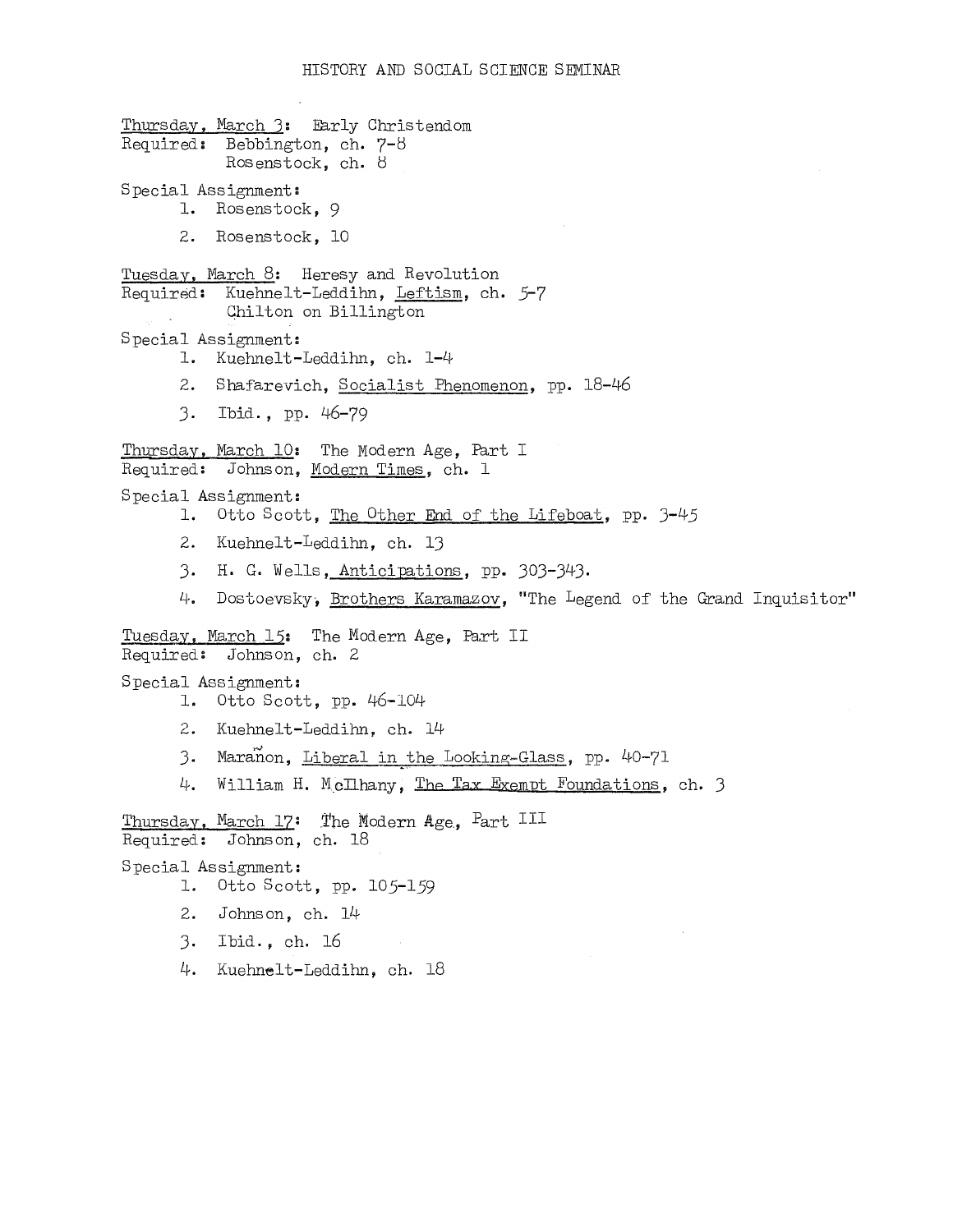Tuesday. March 22: Christian Reconstruction Required: Russell Kirk, Decadence and Renewal in the Higher Learning, pp. 293-339 Kuehnelt-Leddihn, Portland Declaration

#### Special Assignment:

- **1.** David Chilton, Faradise Restored, *pp. 15-82*
- 2. James Jordan, Sociology of the Church, *pp. 3-50*
- 3. James Jordan, *pp. 83-123*
- 4. **R.** J. Rushdoony, "Religion of Revolution" and "Strategy of Fabian Socialism"

Thursday. March 24: SECOND EXAM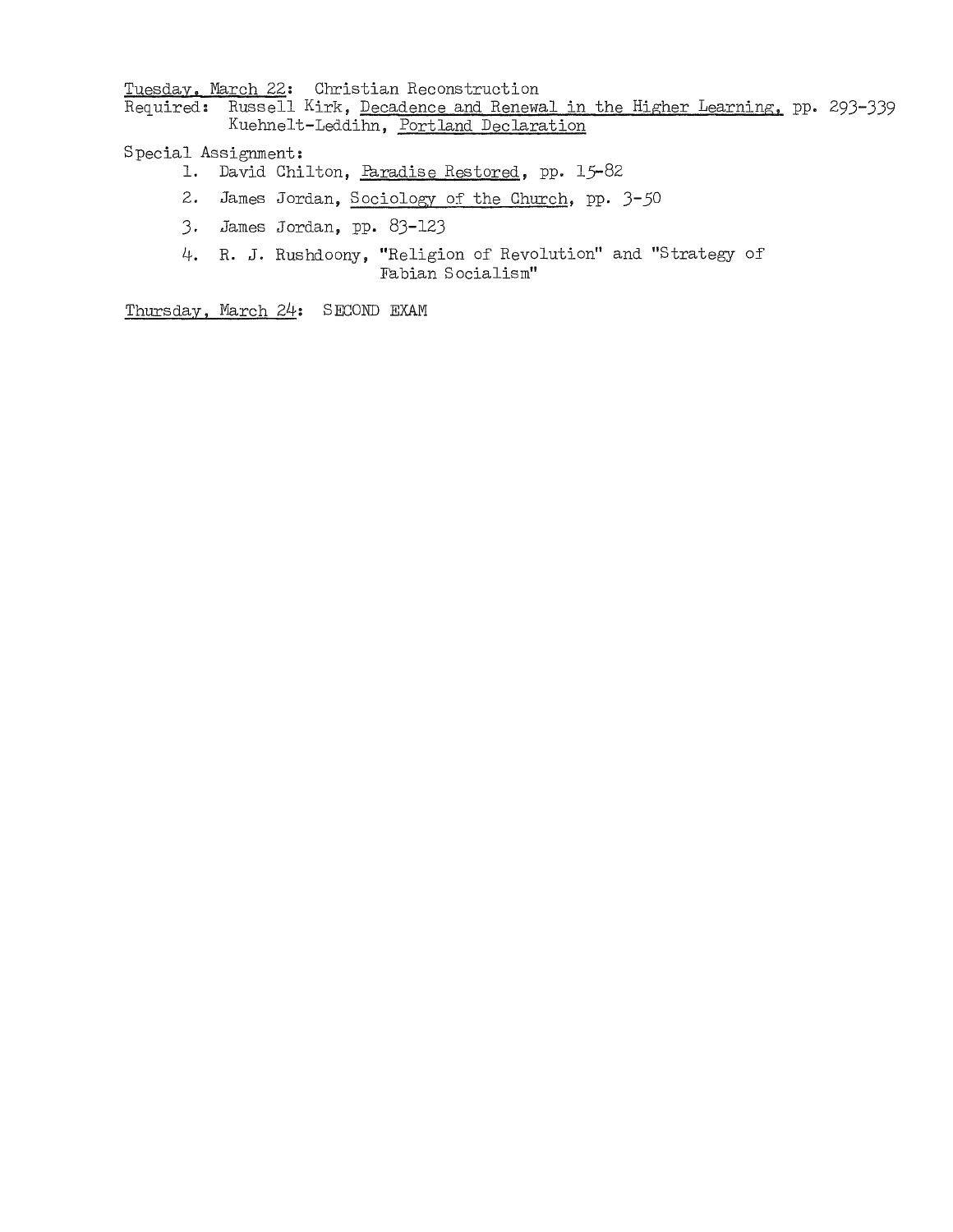- 1. Dorothy Sayers, "The Lost Tools of Learning"
	- a. Are we better educated today or is it merely that our intellectual childhood is prolonged? Identify some symptoms of educational deficiency in face of mass propaganda we encounter almost daily.
	- b. What is the great defect in our education today? How may it be remedied?
- 2. J. Gresham Machen, "The Importance of Christian Scholarship"
	- How does Machen compare with Sayers on the subject of methodology and content? Do their analyses seem to dovetail--or are they contradictory?
	- b. What is the proper place of philosophy in Christian education?
- 3. Van Wyck Brooks, "George Ticknor's Wanderjahre" a. Describe the intellectual regimen of Gottingen and its results.
- 4. Jacques Barzun, "To a Young Man Who---"
	- a. What is bOhemianism? What factors make the contradiction between business and intellectual life so disruptive? Why do scientists have it easier?
	- b. How does a person become truly educated? Why is a classical education useful for scholarship? What must be done?
- 5. Rosenstock-Huessy, "Why Teaching Is a Public Trust"
	- a. What was the purpose of the public professor? (You might compare what he says about the English chancellor,  $266-74$ ; the concordat,  $541-45$ .) Why did this institution favor systematic thinking?
	- b. Why was the German professor given such esteem? How did the German civil service reflect this tradition?
- 6. Paul Hollander, "Intellectuals and Conformity in American Society" a. In what way are intellectuals the new clerics, or clergy?
	- b. How has the intellectual community been corrupted? Identify some of the stereotypical attitudes that have taken the place of critical thinking.
- 7. Allan Bloom, "The University"
	- a. Why is the university (an "unpopular" institution) important in a democracy? How may it maintain openness?
	- b. What weaknesses of the democratic mind does it counteract? How?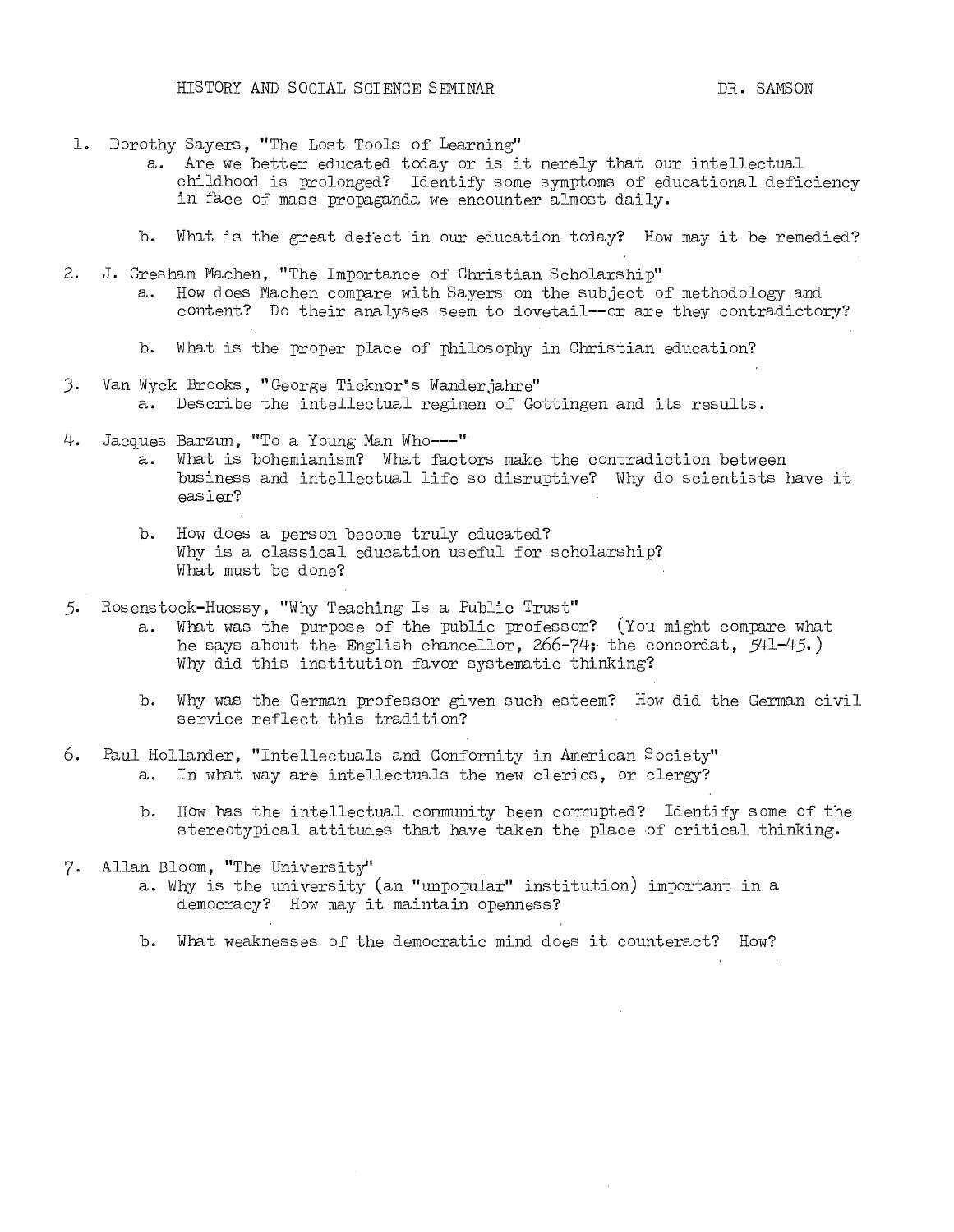- 1. Gary North, "The Epistemological Crisis of American Universities"
	- a. What is the root problem and what are some of its manifestations? How does the new left differ from the old left? Identify some of the manifestations of an intellectual paradigm shift during the Vietnam War?
- 2. Jacques Barzun, "The Three Enemies of the Intellect"
	- a. Why is intellect envied? What is the real problem of intellectuals today?
	- b. What is philanthropy? What has made it become an enemy of intellect, along with art and science?
- 3. Allan Bloom, "Our Virtue"
	- a. What is "our virtue?" How has the moral goal of our educational system changed? What sort of intolerance has been bred by it? What are some manifestations of it in civic education and social science?
	- b. How has the intention of the founders regarding minorities been reversed? Why does "openness" result in conformism? What is the effect of historicism and cultural relativism?
- 4. Allan Bloom, "The Clean Slate"
	- a. How has the character of the American student changed between the 1950s and the 1980s? What background did earlier generations of students bring with them?
	- b. What are some of the attacks aimed at our country's founding heritage? Identity some signs of the decline of religion in primary learning. ' What is the cause? What are the consequences?
- 5. Allan Bloom, "Liberal Education" and "Decomposition of the University" a. What dOes today's university stand for?
	- b. What are some of the ways today's universities are seeking to restore requirements? Why has the Great Books approach been resisted by the faculty?
	- c. Why did Cornell fail to resist the student revolutionaries?

#### 6. "Campus 1987"

- a. What do Bloom and Hirsch have to tell us about the state of the American mind today?
- b. What are the new liberal taboos of today? The liberal cant?
- c. What make Emerson, Nietzsche, and Freud s'o dangerous?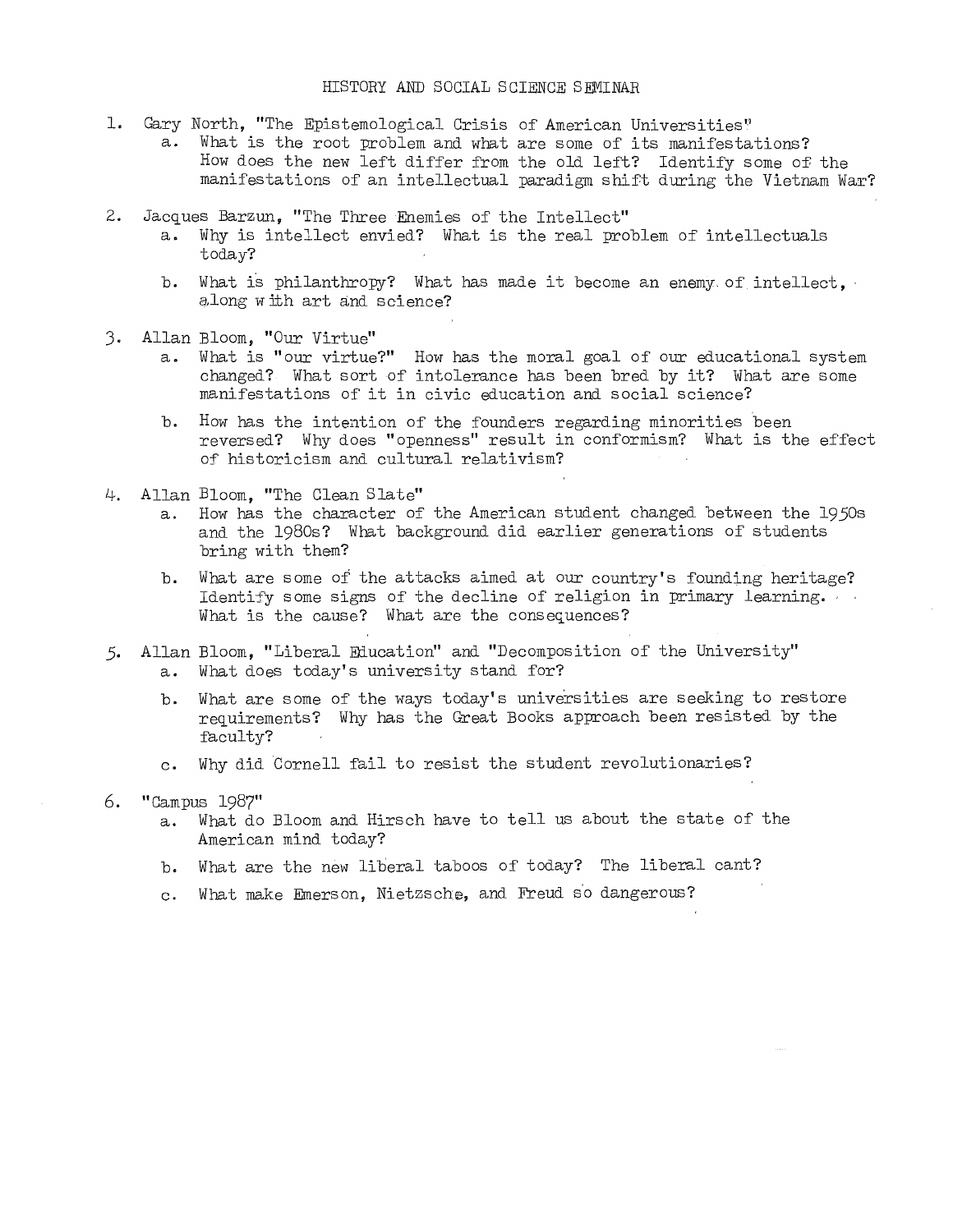February 11

- 1. Eugen Ros. enstock-Huessy: Out of Revolution, chs. 1-3 What great change was wrought by the First World War?
	- b. What does the calendar tell us about history?
	- c. Why is "The time of national wars in Europe . .'.past"? *(p. 17)*
	- d. Why is war in this century taking on the frightening aspect of civil war? How is the machinery of war increasingly manipulated for internal purposes?
	- e. What venerable European traditions have been threatened? What is the "peace of the land"? Why has it not been restored? What is happening to the free choice of profession? Private property? Freedom of the mind? Higher education? What do all these institutions have in common?
	- f. What lessons must progressives as well as conservatives learn?
- 2. David Chilton, "Objective Theology"
	- a. What is the covenant? What are some biblical examples of covenantal relationships?
	- b. What is the condition of covenant membership? What does Chilton mean by "objective theology"?
	- c. What are realism and nominalism? How do they differ in various areas of doctrine? How is a Trinitarian approach different?
	- d. What have been some of the unfortunate consequences' of a confusion between subjective and objective theology?
- 3. R. J. Rushdoony, "The One and the Many", chs. 1-2
	- a. How is the problem of the one and the many to be resolved?
	- b. How are freedom and order reconciled in the Augustinian-Calvinist view?
	- c. What are the consequences of subordinationism? (p.16)
	- d. What are Dooyeweerd's four cultural motives? What are the tensions within each?
	- e. Why is there no dialectical tension in the Christian view?
- 4. Harold J. Berman, "Law and Revolution", Introduction
	- a. What is the Western legal tradition? What are its principal characteristics?
	- b. Why do the prevailing theories of law and history pose serious obstacles to an appreciation of this tradition? What are the alternative legal theories to the prevailing legal positivism? Why is historicism "blind"? Why is Anglo-American insularity an obstacle to understanding?
	- c. What were the six revolutions? What were their common characteristics or elements?
	- d. Why is this tradition facing its greatest crisis in the 20th century? How did this crisis originate?
	- e. How has each of the ten characteristics of this tradition been affected by the crisis?